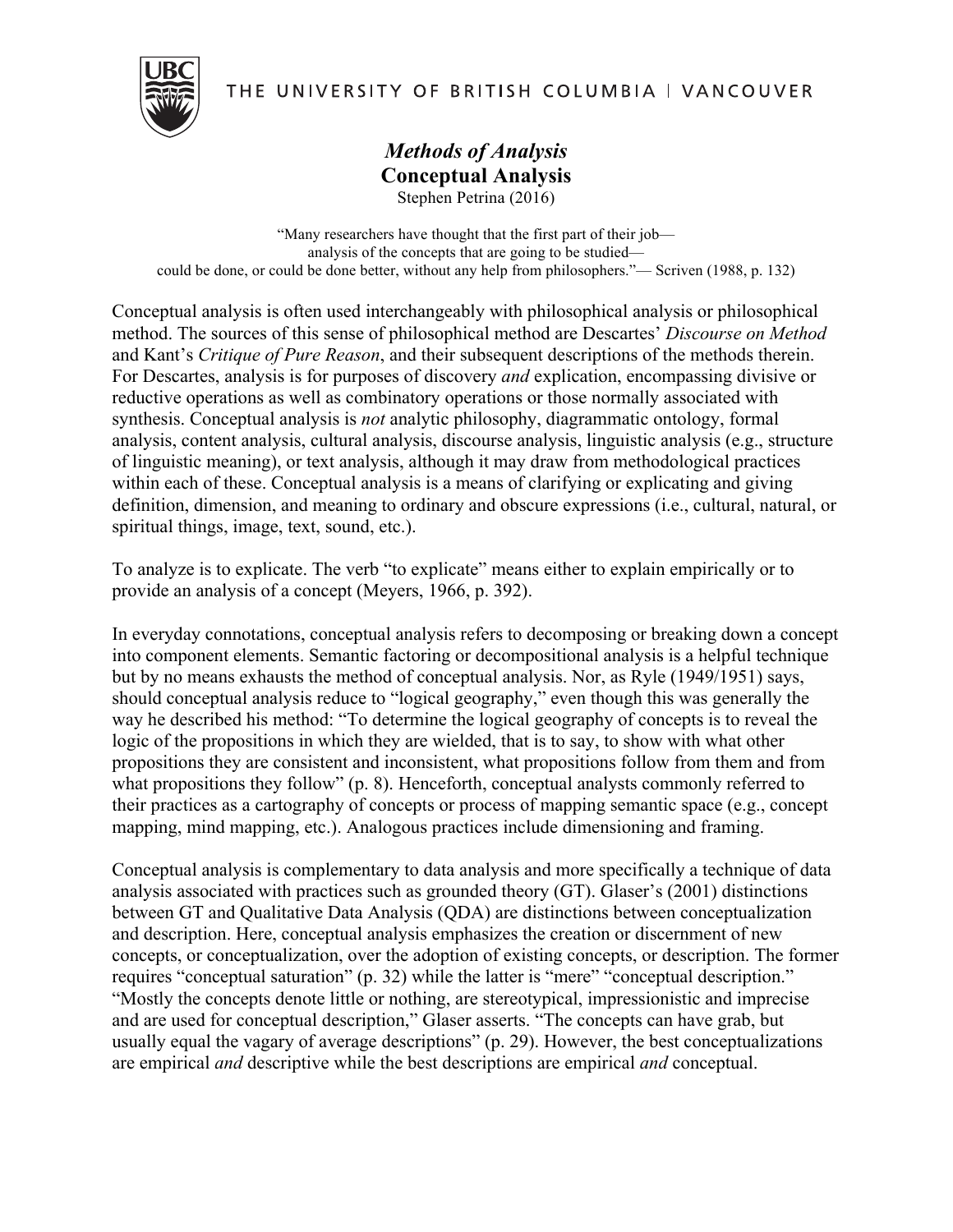- 1. Two questions are herein begged: What is a concept? *and* What is analysis?
	- a. Locke, *An Essay Concerning Human Understanding* (1690) II.1, II.2:
		- i. Idea is the object of thinking… Whence has it [the mind] all the materials of reason and knowledge? To this I answer, in one word, from *experience*.
			- 1. Instead of concepts, Locke refers to ideas. But the point of function or operation is made: ideas or concepts play a role in or shape cognition and thought.
	- b. Hughes (1907): By concept I understand a meaning marked off by a symbol, which has always a constant significance, though amid the varying contexts which the symbol at one time and another suggests it may be hard to say what is the meaning which it always has. If the meaning change[s] then we have a new concept, not a changed one; for the new may be compared with the old concept. (p. 623)
		- i. A concrete concept, I understand, is a concept of a particular object. (p. 624)
	- c. Spindler (1908, pp. 685, 686, 687): What is a concept? It is like asking what is consciousness, and is just about as easy to answer simply and clearly. We all have conceptual experiences, but to disentangle and label and describe them is difficult. We may define concept as a class notion, a general idea, an idea of the qualities of a class, or, as Sully does, as the representation in our minds answering to a general term, etc., but all these definitions, upon careful definition and repeated introspection of our own mental processes, prove incomplete and misleading unless qualified… Concepts, then, are not confined to any one class of mental images. Careful introspection of self, and observation and questioning of others, will convince us that there are as many different concepts of any one class or kind of objects as there are people.
		- i. The general notion [i.e., concept] is always, in a real sense, a new and a momentary construction, in the mental terms most characteristic to the individual. It is, as James shows, always new and different. The general notion is always, in a real sense, a new and a momentary construction, in the mental terms most characteristic to the individual.
	- d. Ward (1919, p. 270): discrete constructions, for that is what concepts are.
	- e. In *Dilemmas*, Ryle (1954) asserts a pragmatic definition:
		- i. concepts are not things, as words are, but rather the functionings of words, as keeping wicket is the functioning of the wicket-keeper…. the functioning of a word interlocks with the functioning of the other members of the team for which that word is playing. One word may have two or more functions; but one of its functions cannot change places with another. (p. 32)
	- f. Ryle then proceeds to define analysis:
		- i. What is often, though not very helpfully, described as 'the analysis of concepts', is rather an operation—if you like a 'synoptic' operation—of working out the parities and the disparities of reasoning between arguments hinging on the concepts of one conceptual apparatus and arguments hinging on those of another. The need to undertake such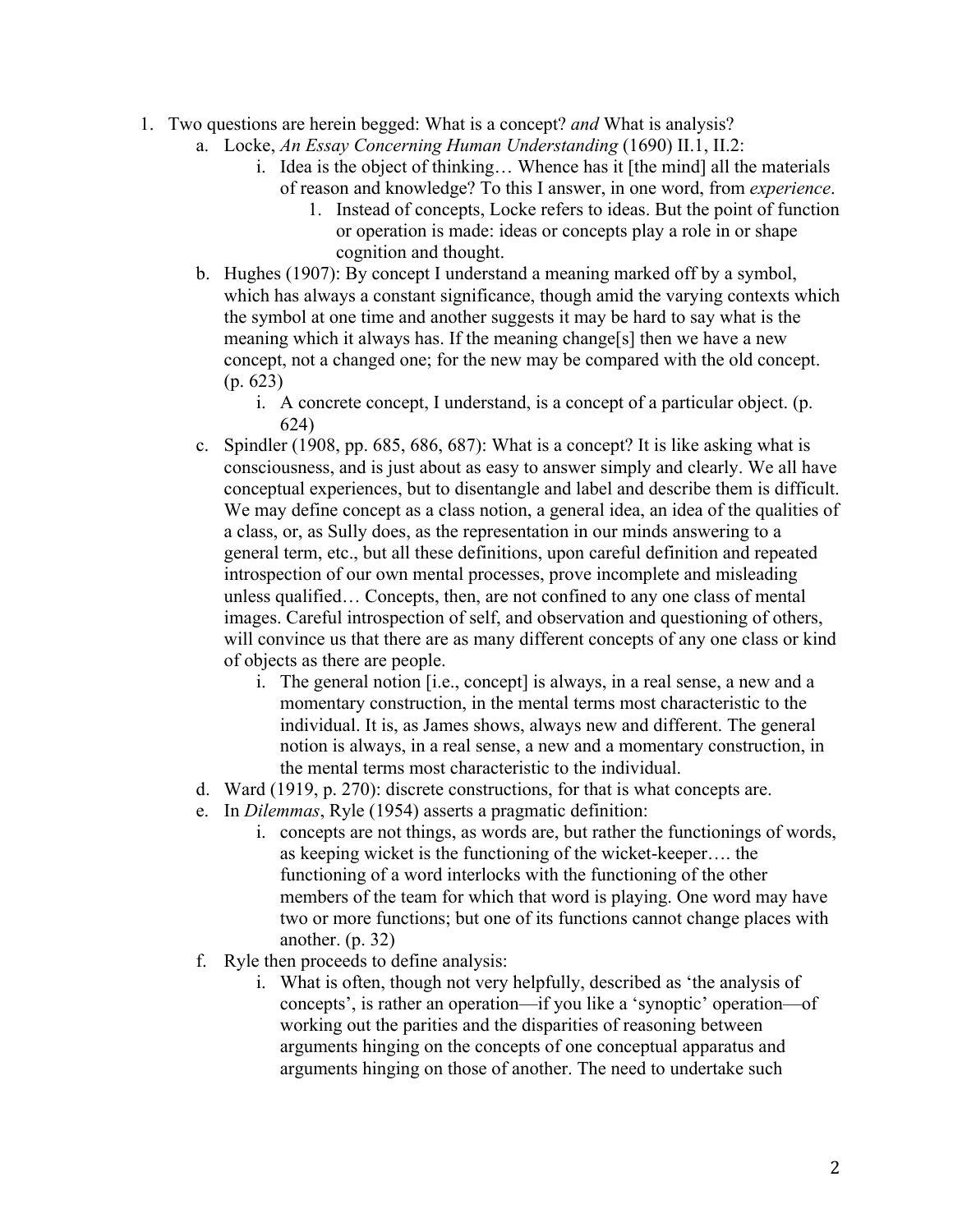operations first makes itself felt only when some dilemma shows its horns. (p. 129)

- g. Kaplan (1964, pp. 46-47): Since Kant, we have come to recognize every concept as a rule of judging or acting, a prescription for organizing the materials of experience so as to be able to go on about our business. Everything depends, of course, on what our business is.... A concept as a rule of judging or acting is plainly subject to determination by the context in which the judgment is to be made or the action taken. Within the context, there is also a range of possibilities as to the specific function the concept is to perform-for instance, relating directly to the perceptual cues that call forth a certain response, or serving to select which among several subordinate rules of action is to be brought to bear (the descriptive concepts, "explanatory" ones, and others).
- h. Klausmeier & Hooper (1974): ordered information about the properties of one or more things— objects, events, or processes— that enables any particular thing or class of things to be differentiated from and related to other things or classes of things. p. 18)
- i. Barrow (1986): A concept is an idea or thought, more precisely the abstraction that represents or signifies the unifying principle of various distinct particulars. (p. 47)
- 2. What is conceptual analysis?
	- a. Garyfallia (1980) reiterates Ryle and defines conceptual analysis as "a precise process of examining parts, operations of and the interrelated whole of a thing" (p. 33).
	- b. Jackson (1998) defines the method in epistemological terms to make a point of ethics and metaphysics: "conceptual analysis is the very business of addressing when and whether a story told in one vocabulary is made true by one told in some allegedly more fundamental vocabulary." (p. 28)
	- c. Frydrych (2017, p. 44): you decompose it [concept] into its constituent parts until you are left with more (if not irreducibly) basic concepts.
		- i. (pp. 45-46): Conceptual analysis often proceeds by trying to distinguish what is necessary to a concept from that which is merely contingently associated with it…. it is not true that all philosophical analysis aims to focus on, let alone capture, a concept's necessary features. Sometimes, and particularly in legal philosophy, there is great value in examining the important yet conceptually contingent.
		- ii. (p. 46): Whether for the sake of rendering a concept more perspicuous, or as part of an effort to advocate for its replacement with a more precise one, conceptual analyses often levy definitions. Not only are there different kinds of definition, but philosophers also claim to be able to define words, concepts, and things (Gupta, 2012). A *philosophical* or "*analytic*" definition aims to provide a set of necessary and sufficient conditions for a concept. These specify the concept's (as opposed to a word's) extension.
- 3. Kant's methods
	- a. Kant, *Prolegomena* (1783/1912, AA IV, 276 note): The analytical method, so far as it is opposed to the synthetical, is very different from that which constitutes the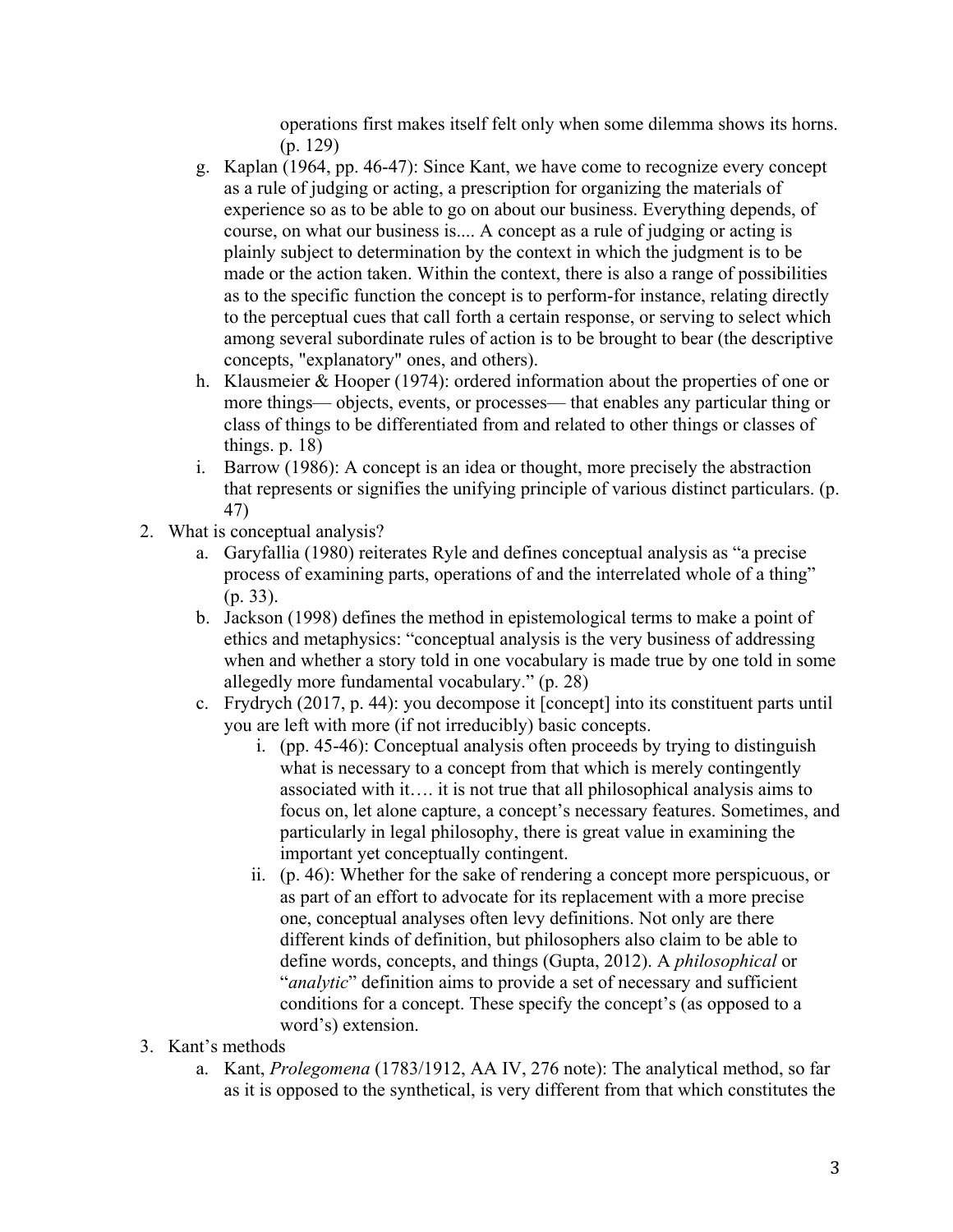essence of analytical propositions [i.e., is very different from an aggregate of analytic propositions]: it signifies only that we start from what is sought, as if it were given, and ascend to the only conditions under which it is possible. In this method we often use nothing but synthetical propositions, as in mathematical analysis, and it were better to term it the regressive method, in contradistinction to the synthetic or progressive. (p. 27)

- b. A principal part of Logic too is distinguished by the name of Analytics, which here signifies the logic of truth in contrast to Dialectics, without considering whether the cognitions belonging to it are analytical or synthetical. (p. 27)
- 4. Conceptual analysis is commonly criticized for its limits, i.e., one who adopts this method cannot give anything more than a *conceptual* analysis of reality or texts.
	- a. Common criticisms date back to  $19<sup>th</sup>$  century practices of some of the Kantians, who developed
		- i. a considerable acuteness, and a most astonishing facility in the finest conceptual analysis, —a facility which often, it must be admitted, leads to worthless artificialisms and mere verbal polemic. Naturally, this manner of philosophizing implies an excess of definitions, distinctions, and divisions, which are frequently arbitrary and not in accordance with general usage, but which, nevertheless, are to be received as the only ones which can give significance to the expressions in question. (Adickes, 1894, p. 47)
- 5. Conceptualization
	- a. Nietzsche, *Will to Power*, (1885)
		- i. What dawns on philosophers last of all: they must no longer accept concepts as a gift, nor merely purify and polish them, but first make and create them, present them and make them convincing. Hitherto one has generally trusted one's concepts as if they were a wonderful dowry from some sort of wonderland: but they are, after all, the inheritance from our most remote, most foolish as well as most intelligent ancestors. This piety toward what we find in us is perhaps part of the moral element in knowledge. What is needed above all is an absolute skepticism toward all inherited concepts. (sec. 409)
	- b. Glaser (2001): Most generally descriptions run the world and conceptualization runs a distant second. Most description by average people is imprecise, vague, inarticulate, uninformed and filled with normative views and local idiom and analyses. Various professionals are trained in description: lawyers, doctors, journalists, law enforcement, and so forth. Social psychological researchers try for accurate description with methodological techniques. However well they succeed in accuracy, it is still description. QDA is a natural extension of people's propensity to describe. (p. 29)
- 6. Conception
	- a. Bowen (1877, pp. 19-20): Conception is the act of grasping together two or more attributes into the unity of thought which we call a single concept.
	- b. James (1890, p. 461): It [conception] properly denotes neither the mental state nor what the mental state signifies, but the relation between the two, namely, the *function* of the mental state in signifying just that particular thing. It is plain that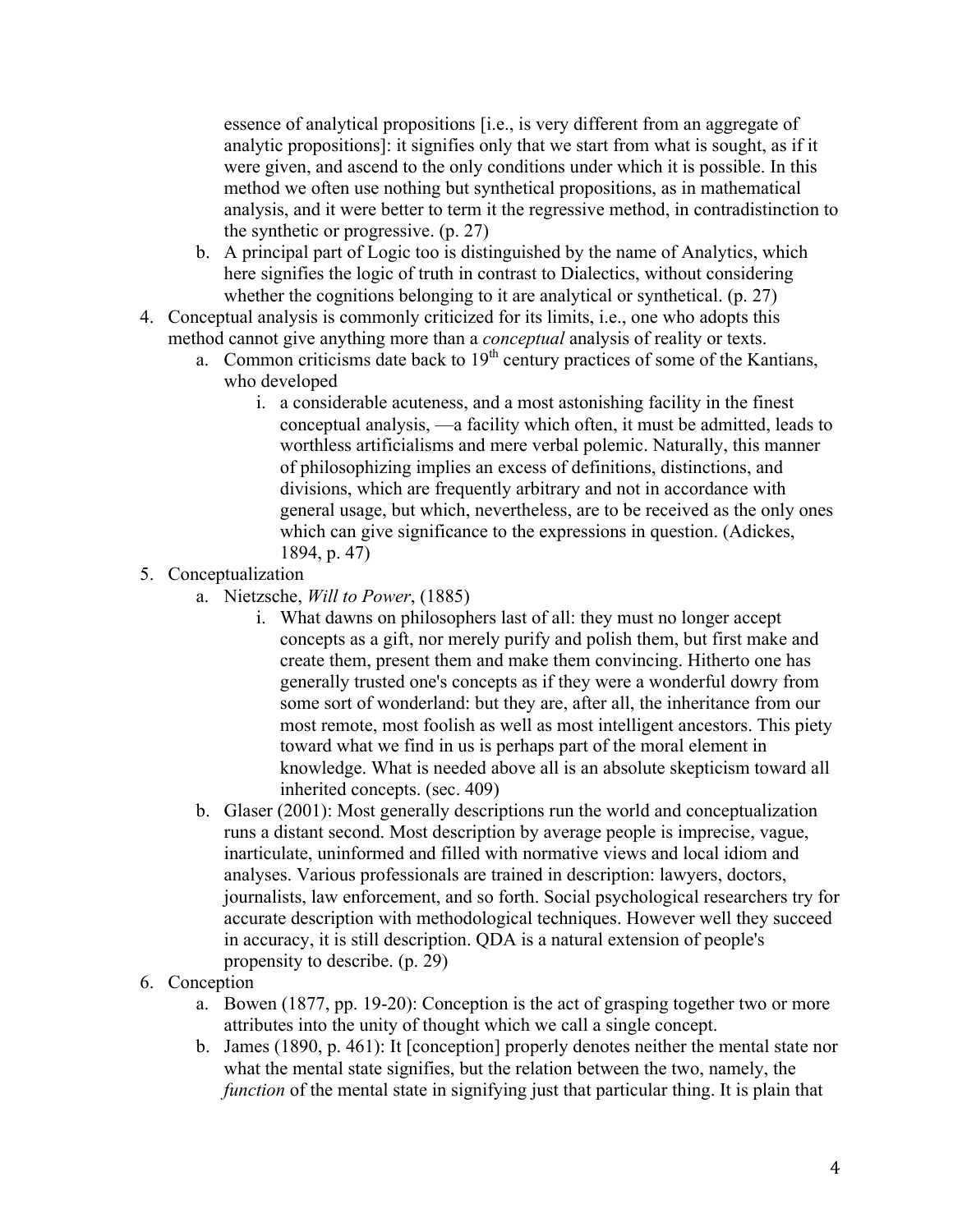one and the same mental state can be the vehicle of many conceptions, can mean a particular thing, and a great deal more beside.

- c. Preuss (1911, p. 210): [Conception refers to] both the act or process of forming an idea or notion of a thing, and the impregnation of an ovum.
- d. Chisum, *Patents* (1990, s. 10.04): Conception is the mental formulation and disclosure by the inventor of a complete idea for a product or process. The idea must be of specific means, not just a desirable end or result, and must be sufficiently complete so as to enable anyone of ordinary skill in the art to reduce the concept to practice.
- e. Nash & Rawicz, *Intellectual Property Rights* (2001, p. 32): the complete performance of the mental part of the inventive act... It is therefore the formation, in the mind of the inventor, of a definite and permanent idea of the complete and operative invention.
- 7. Procedure of conceptual analysis
	- a. Garyfallia (1980): The major techniques used in this approach to concept analysis are [Wilson, 1963]:
		- i. Description and analysis of model cases, or analysis of empirical events
		- ii. that can be said by most observers to represent an instance or occurrence of the abstract concept;
		- iii. Description and analysis of alternative cases that represent the occurrence of contrary, related and borderline concepts;
		- iv. Review of existing literature to extract explicit or implicit meanings;
		- v. Extraction of provisional criteria that may be used in naming the occurrence of the phenomenon;
		- vi. Examination of such factors as social contexts, underlying anxieties, and application of varying means in different social situations.
			- 1. The techniques are not necessarily used in step-by-step fashion; rather, they tend to emerge simultaneously once the initial steps of analysis have been undertaken. Thus the analyst may propose model cases, define and illustrate these model cases using existing literature, and explore possible criteria in the same process. (p. 34)
	- b. Ho (2013):
		- i. Select a concept.
		- ii. Determine the aims or purposes of analysis.
		- iii. Identify all uses of the concept.
		- iv. Determine the defining attributes
		- v. Identify a model case.
		- vi. Identify borderline, related, contrary, invented, and illegitimate cases.
		- vii. Identify antecedents and consequences.
		- viii. Define empirical referents.
	- c. Petrina (2017):
		- i. Dilemmatic Thesis: What is the dilemma or problem with current meanings of the concept?
		- ii. Semantic Resolution: What are the various meanings (common, obscure, etc.) resolving in or through the concept over time? At what resolution?